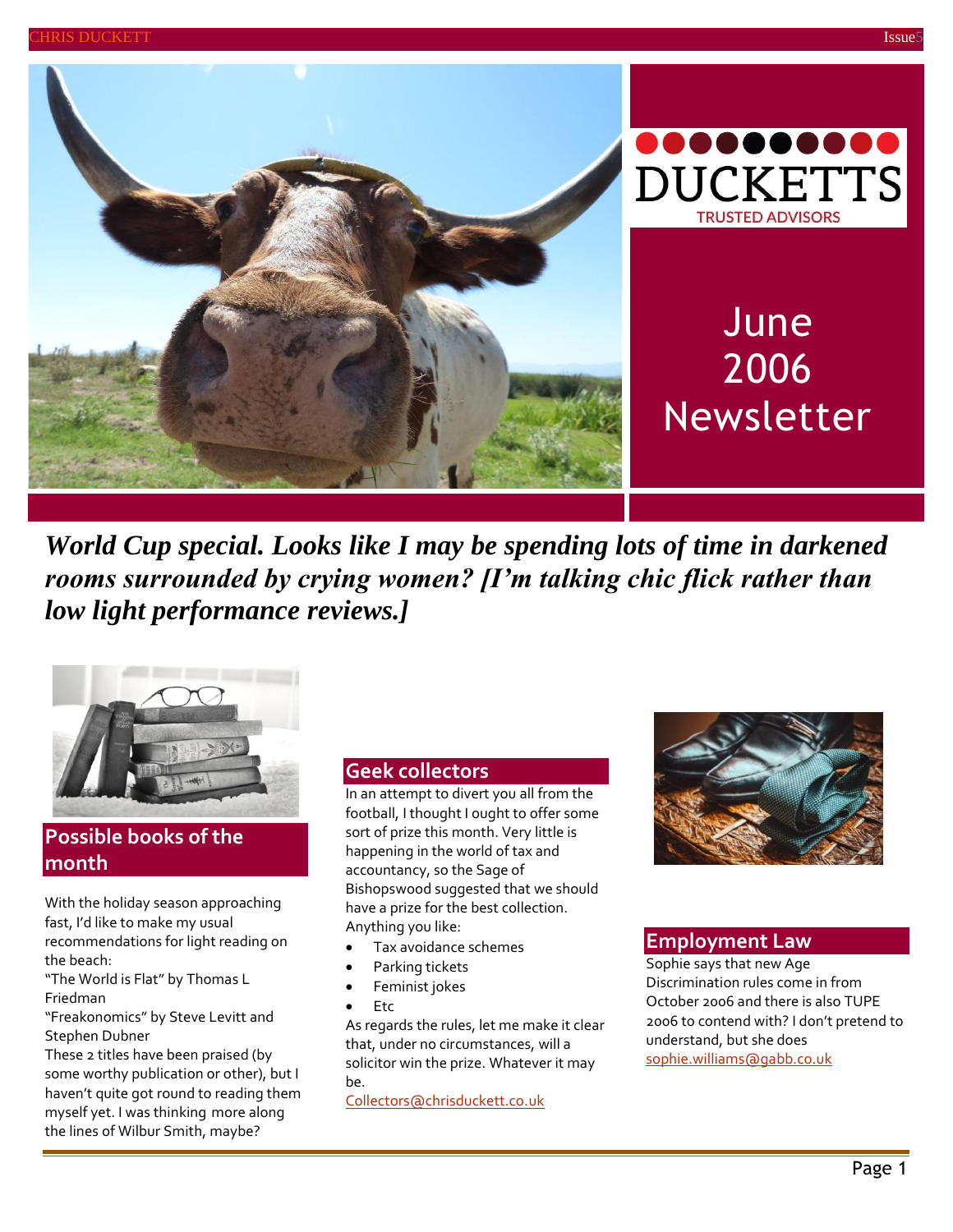## **Key performance indicators (KPIs)**

The Boyscout and I (still) regularly get frustrated with the general view that KPIs are for big businesses. To run any business, however small, you have to manage actions that produce results. KPIs are a measure of that activity and therefore not dependent on the accounts system. This is a good article: maybe on the hard side:

http://www.bettermanagement.com/se arch/SearchResults.aspx?Keywords=par menter

The guy who wrote this also has his own site, which is also relevant:

### **Health & Safety Downunder**

It seems the problem is more widespread than I thought. Article from Australia tells the story of an H&S Inspector pulled over by a traffic policeman (68 in a 60) and spot fined \$120. The Inspector retaliated by photographing the policeman and issuing a fine for \$800 for being outside his vehicle without his yellow reflective vest on. Can anybody find any poetic justice in this story?

#### **Satisfaction Surveys - RIP**

Such surveys have long been popular with the people who sell them, but for everybody else, they're a pain in the neck. One of the leading exponents of Satisfaction Surveys has now decided that the ultimate question is "Will the customer recommend you to a friend?" Again, this is all very well, but what you really want is for that person to go the whole hog and actually recommend you to a friend. In other words, you need a Referral System => [david@chrisduckett.co.uk](mailto:david@chrisduckett.co.uk)





#### **Back to company cars?**

The Revenue's Fixed Profit Car Scheme (FPCS) has kept the mileage rate at 40p per mile (for the first 10,000 miles; then 25p) for quite some time. With the rise in fuel prices, the cost of most executive cars is now of the order of 60p per mile. So, a stampede back into company cars is a least a possibility. In practice, there is a big delay before the benefit gets coded out, so it's usually a nasty shock when the tax catches up with you.

#### **Identity theft**

As the Newsletter has previously reported, it's very easy to hijack a company because Companies House doesn't actually validate any of the information sent to it. This situation may improve (but I doubt it) once information is submitted electronically. The profession has now been outraged as the fraudsters have had the temerity to use the identity of a Big 4 partner. They obviously don't appreciate the true importance of such individuals. Government has historically treated corporate fraud as somebody else's problem – a civil rather than a criminal issue. Apparently, attitudes are changing as fraudsters have been linked to terrorism. However, don't expect help any time soon.

[www.insiderbusinessclub.com](http://www.insiderbusinessclub.com/)

#### **Deadline warning - P11ds**

Due by  $5^{th}$  July 2006. These are the forms that report employee benefits and cause huge amounts of angst, particularly if something/somebody gets missed off. If somebody has a taxable benefit, not only do they pay tax, the employer also gets to pay Class 1A NI at 12.9% on 19<sup>th</sup> July. This is a random fact; you cannot work it out from first principals.

#### **VAT on fuel**

The rules have been backwards and forwards to Brussels. It now appears that you need a valid VAT receipt to be able to claim back VAT on mileage claims. Even though the 2 events are not related. Sparkle can clarify.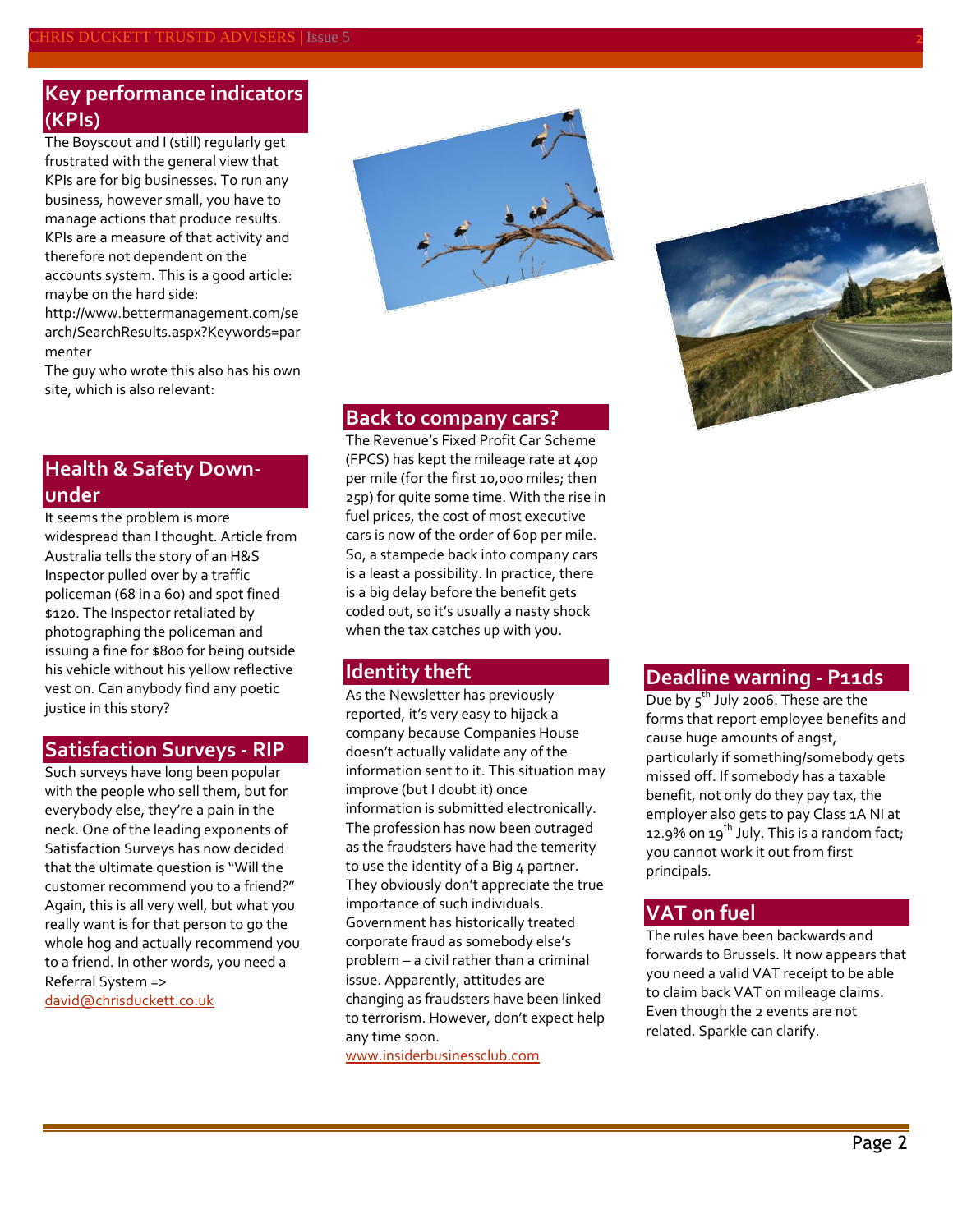#### **This time it's personal**

Sparkle recently came back, full of doom and gloom, from a lecture on the new construction industry scheme: the very same scheme that has been delayed until next April. As usual, it is simply too complex to work. So, why is the Revenue so determined to clamp down on builders?

- Back in the mists of time (while I was still at school), before Bernard Hill became King Theoden, he was better known for playing Yosser in Boys from the Blackstuff. Construction was the black economy.
- Sometime in the early 80s (I think), the Revenue thought they would set some examples. The result was that huge amounts of tax were relocated to Southern Ireland amidst equally huge levels of embarrassment. A forerunner of EU largesse?
- This prompted the introduction of subcontractor certificates. However, as there was no photo on the cards, they were routinely traded in the pub.
- By the mid 90s (I can remember this), the Revenue was determined to sort out construction. Hence, the Construction Industry Scheme with net and gross certificates and the belief that all subcontractors are really employees. I guess about two thirds of employers played the game and put employees on the books. The remaining third ignored the rules and carried on as before.
- So, from next April, the new scheme comes in and I suspect the usual suspects will try to ignore the rules again, particularly as the systems won't work properly. And anyway, the whole industry is allergic to paperwork. Arguably, the Revenue is setting up smaller businesses to fail, but who gets away with what remains to be seen.

Having set the scene (historically speaking), Sparkle wants me to point out that contractors need to keep up to date with PAYE payments and file

everything they should on time or their gross certificates will be taken away. This would cause a huge cash flow problem. Furthermore, the Revenue has developed a web driven "Status checklist" to decide whether somebody is an employee or a subcontractor. We have a similar checklist, only ours will give the right answer.

#### **Legalised protectionism?**

I know I go on about the Revenue's inability to understand the outside world, but I feel they have outdone themselves with 2 recent issues:

- The rules oblige those involved in (legitimate) tax planning to get the details of schemes cleared by the Revenue in advance. On the relevant tax return (of a taxpayer undertaking one of these schemes), you simply refer to the reference number of the scheme. The result is that if too many people use a given scheme, the Revenue brings in legislation to stop it. The next step has been to attempt to bribe firms
- $\bullet$
- to not recommend that clients undertake tax planning (carrot).
- Allegedly, the Revenue has stopped the Big 4 from doing this sort of thing by suggesting that they might struggle to win Public Sector audit work if they misbehave (stick).

The reality is that only those with serious amounts of money go in for such schemes. They will simply move elsewhere, taking their money with them, if it gets too hot here. Where does that leave the vast majority who simply arrange their affairs to pay the minimum tax?

## **Disclaimer**

Whilst this Newsletter always comes with a disclaimer, reports from the Institute suggest that we should be ever more vigilant about actually expressing an opinion (of any sort). We are struggling with this concept and have come up with the following:

"The information in this report is prepared by grown ups for grown ups who are happy to take responsibility for their own actions. If you are unhappy with this concept, we can recommend another firm who will not concern themselves with value creation, but be frighteningly accurate in producing information for the taxman and other wealth distribution organisations."

Do you think that's what the Institute had in mind?

#### **The happy actuary**

The accolade "Tax Personality of the Year" (an oxymoron if ever there was one) was awarded to Geoff & Diana Jones for there Arctic Systems battle against the Revenue. If we're talking oxymorons, how about:

- The honest estate agent
- The quick solicitor
- The optimistic accountant (but it will go wrong)

 The certain tax planner? Any other ideas? Maybe even another prize (no solicitors).

#### **Disclaimer**

Top chat up line: "I suffer from amnesia. Do I come here often?" Do you think this will this work with new clients?